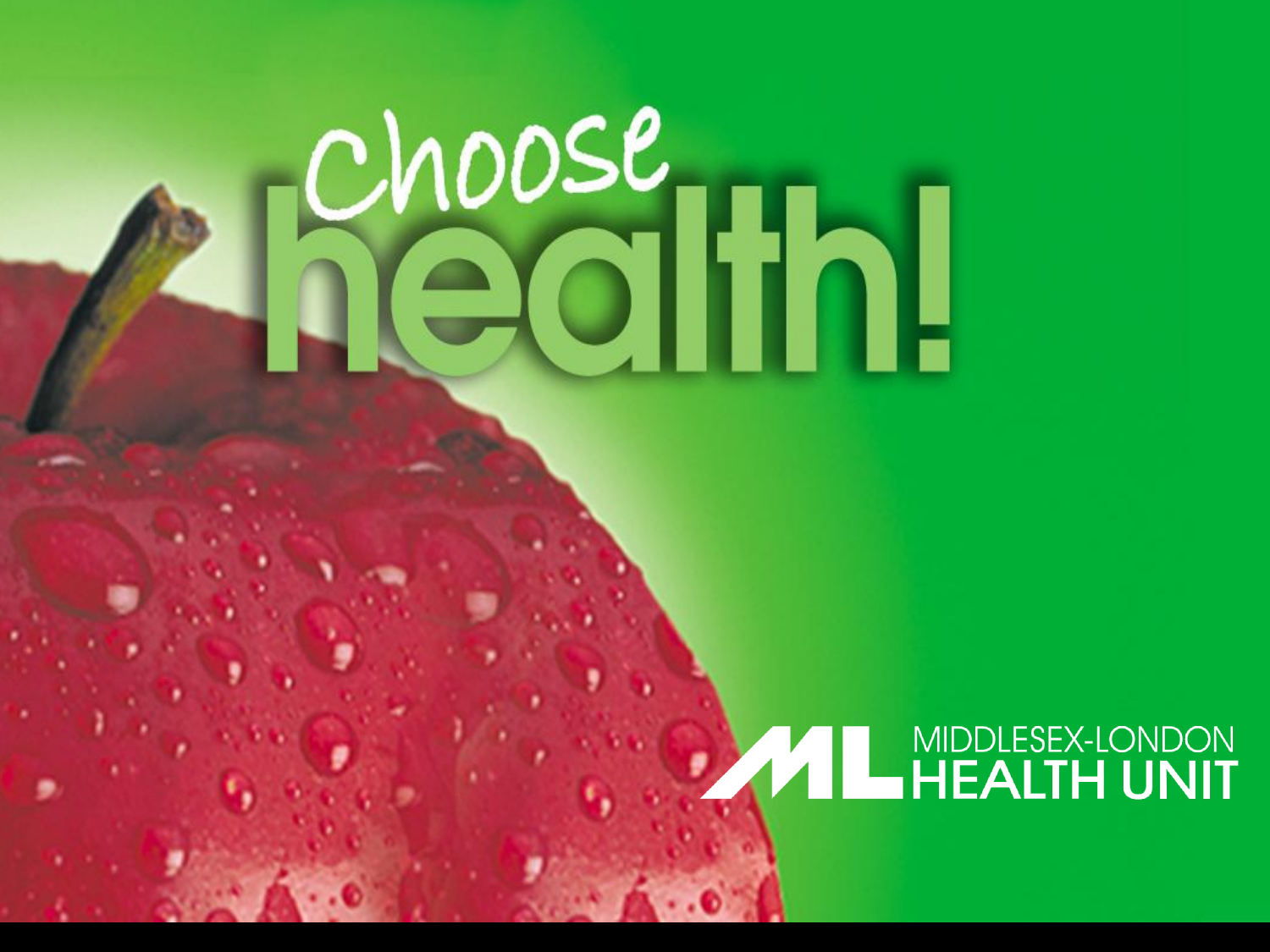



### **CHNC The Time is Now Influence, Impacts, Outcomes**

#### **Halifax, Nova Scotia May 16th to 18th**

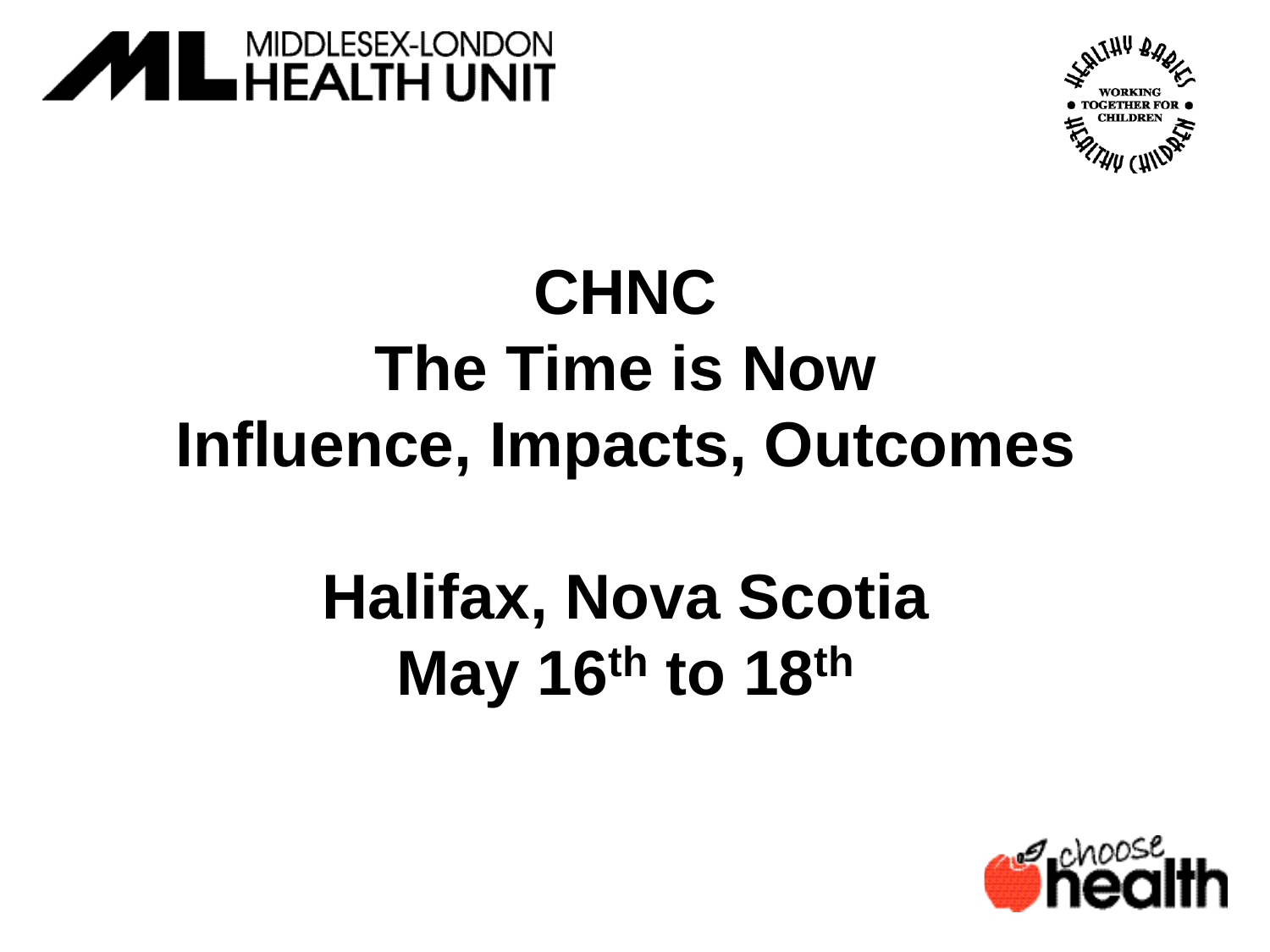



#### **When Resources are Limited:**

#### **Creating a New Model of Care for Low Risk Postpartum Families**

**Presented by: Kathy Dowsett, PHN, BScN, CCHN(c) Bonnie Wooten RN, MPA, CCHN(c)**

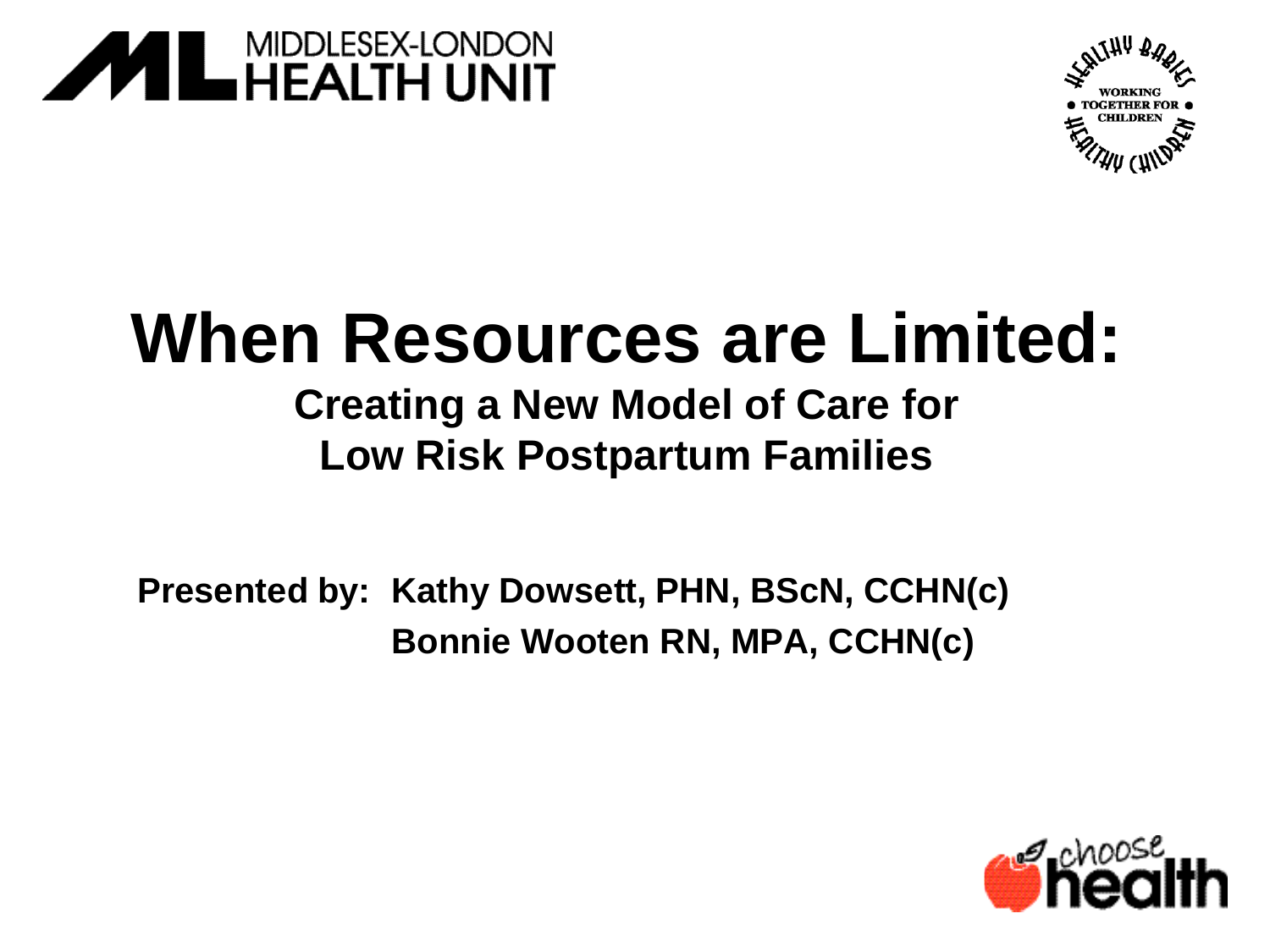



### **Background/History**

- Healthy Babies/Healthy Children (HBHC) Universal Home Visits (1997-2011)
- Decreased Ministry funding and Human Resources -2009

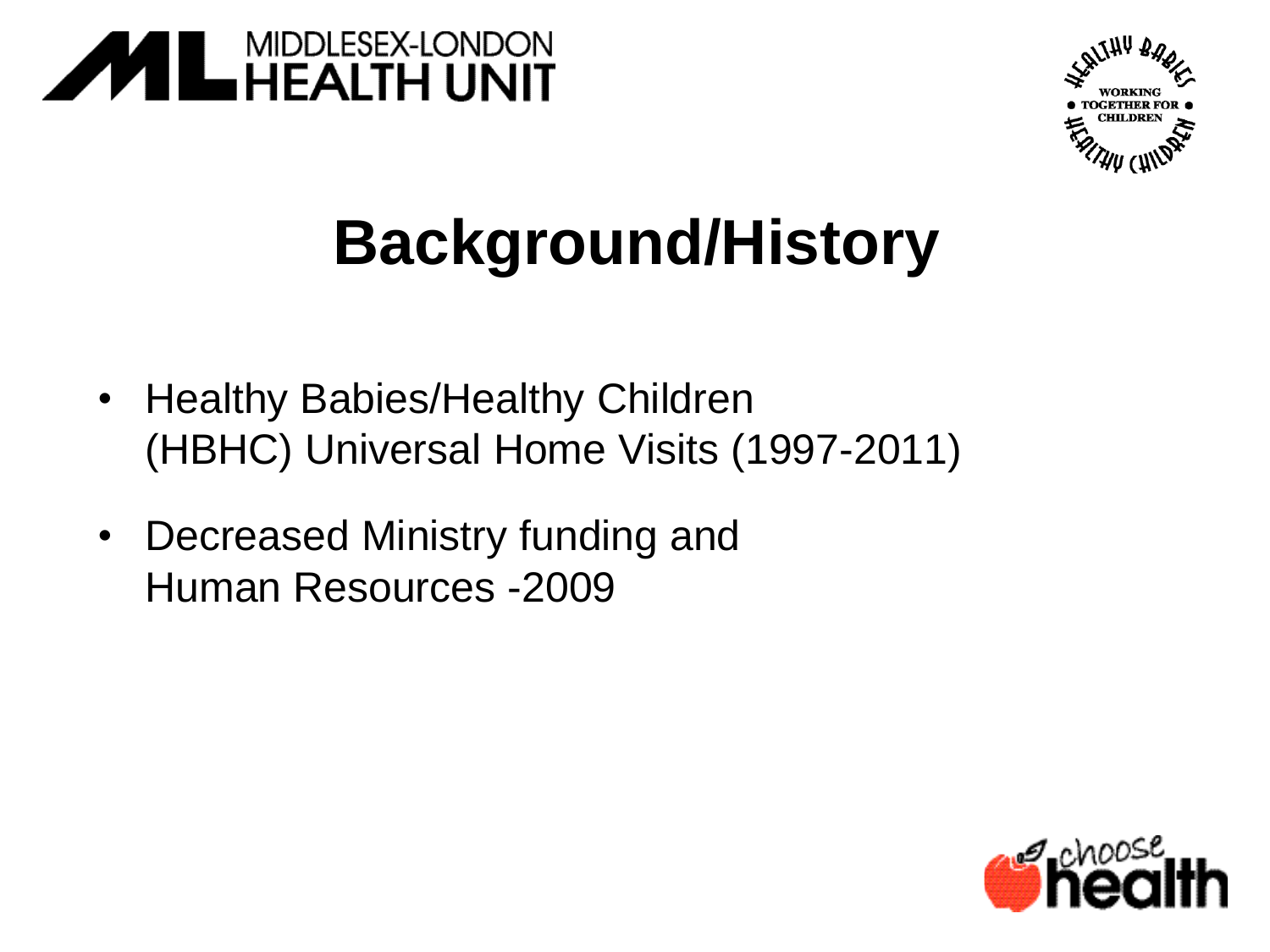



## **Factors Affecting Decision Making**

- Other Health Units what are they doing
- Research Evidence
- **Community Context**
- Budget/staffing
- Program Monitoring/Evaluation for New Model of Care

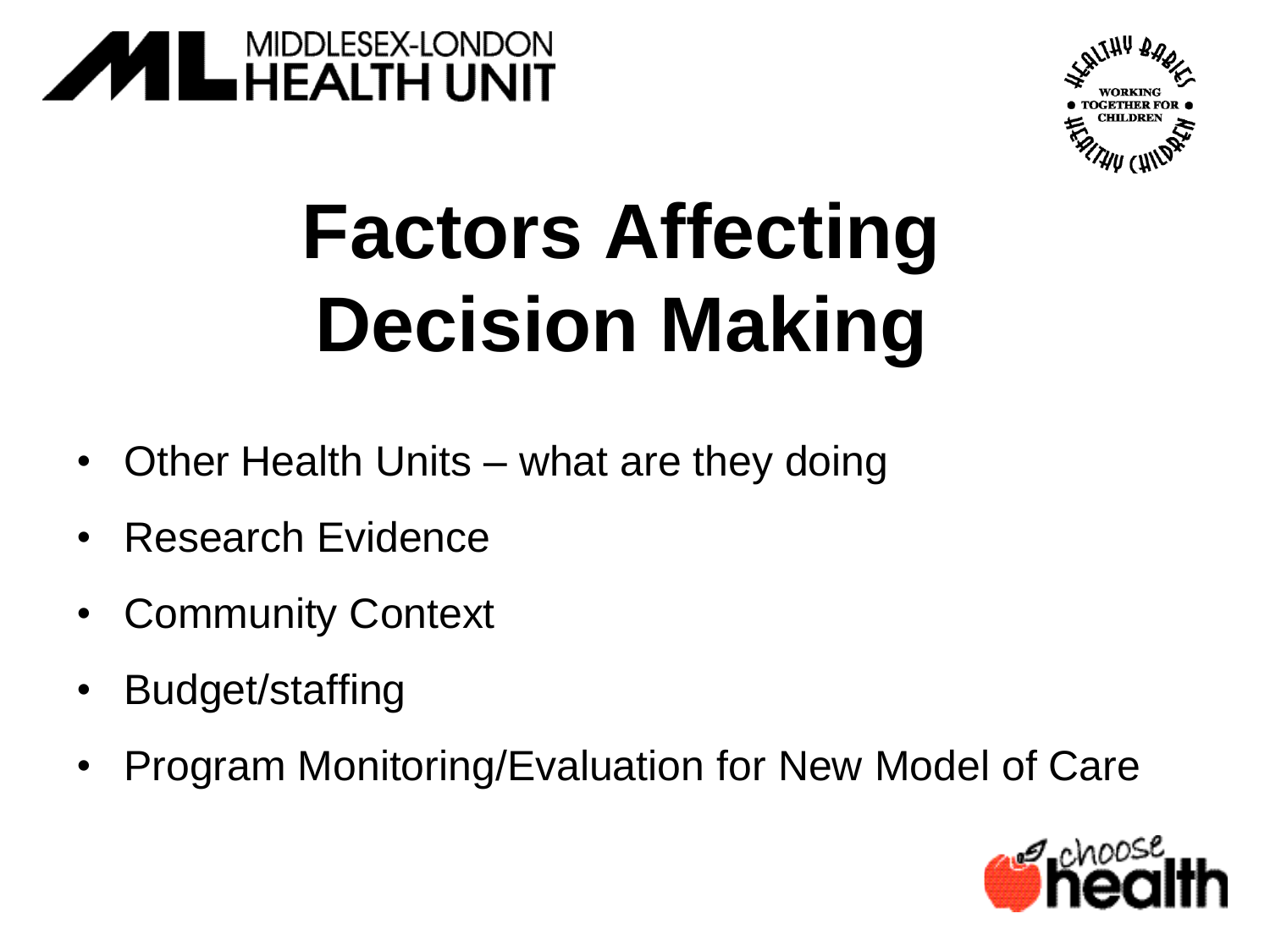



## **New Model of Care**

- Plan who, where, when
- Implementing how
- Evaluation why

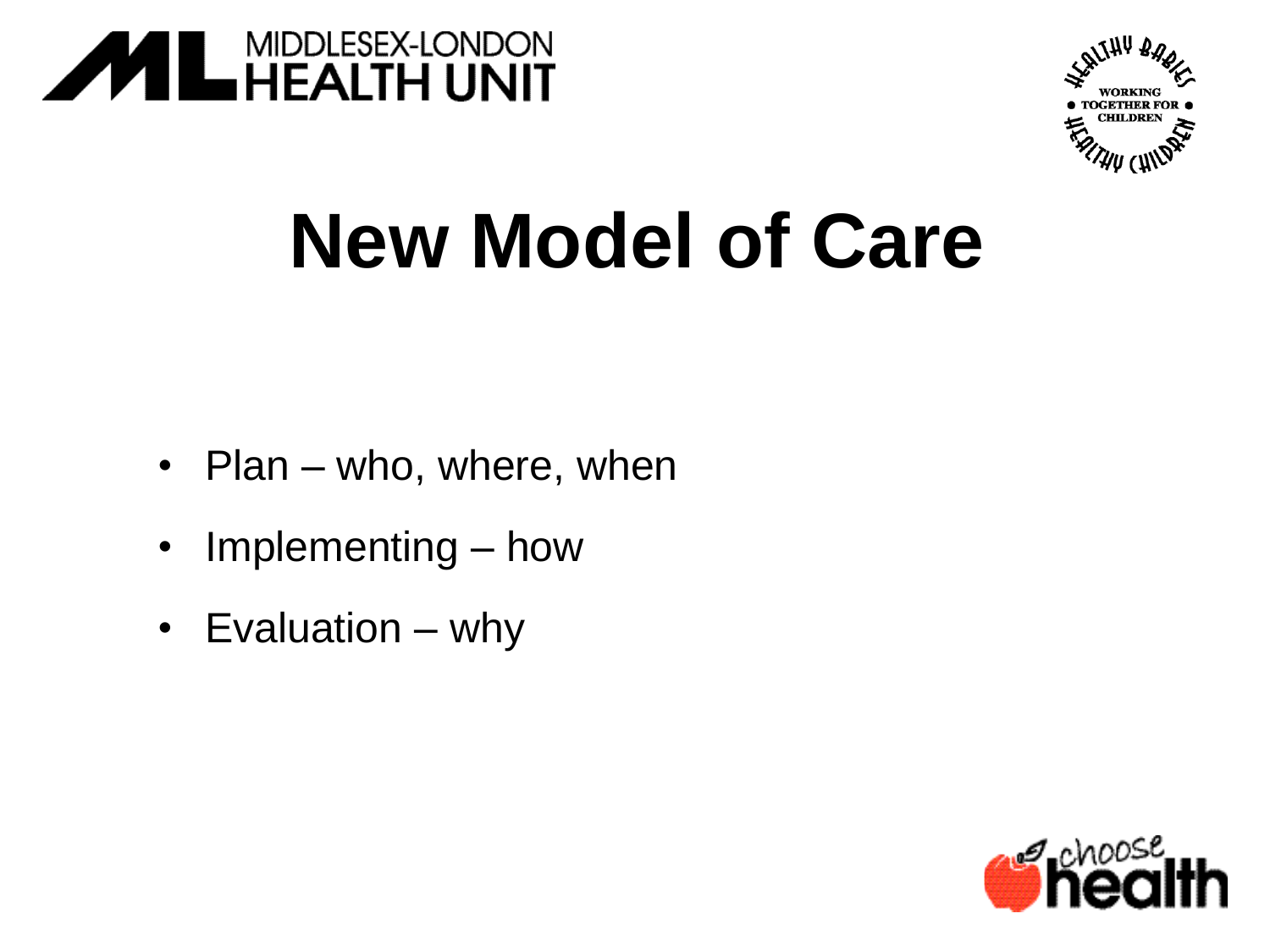



## **Who**

- Low Risk healthy postpartum families
- Without barriers to accessing community visit
- Communication with Hospital Partners



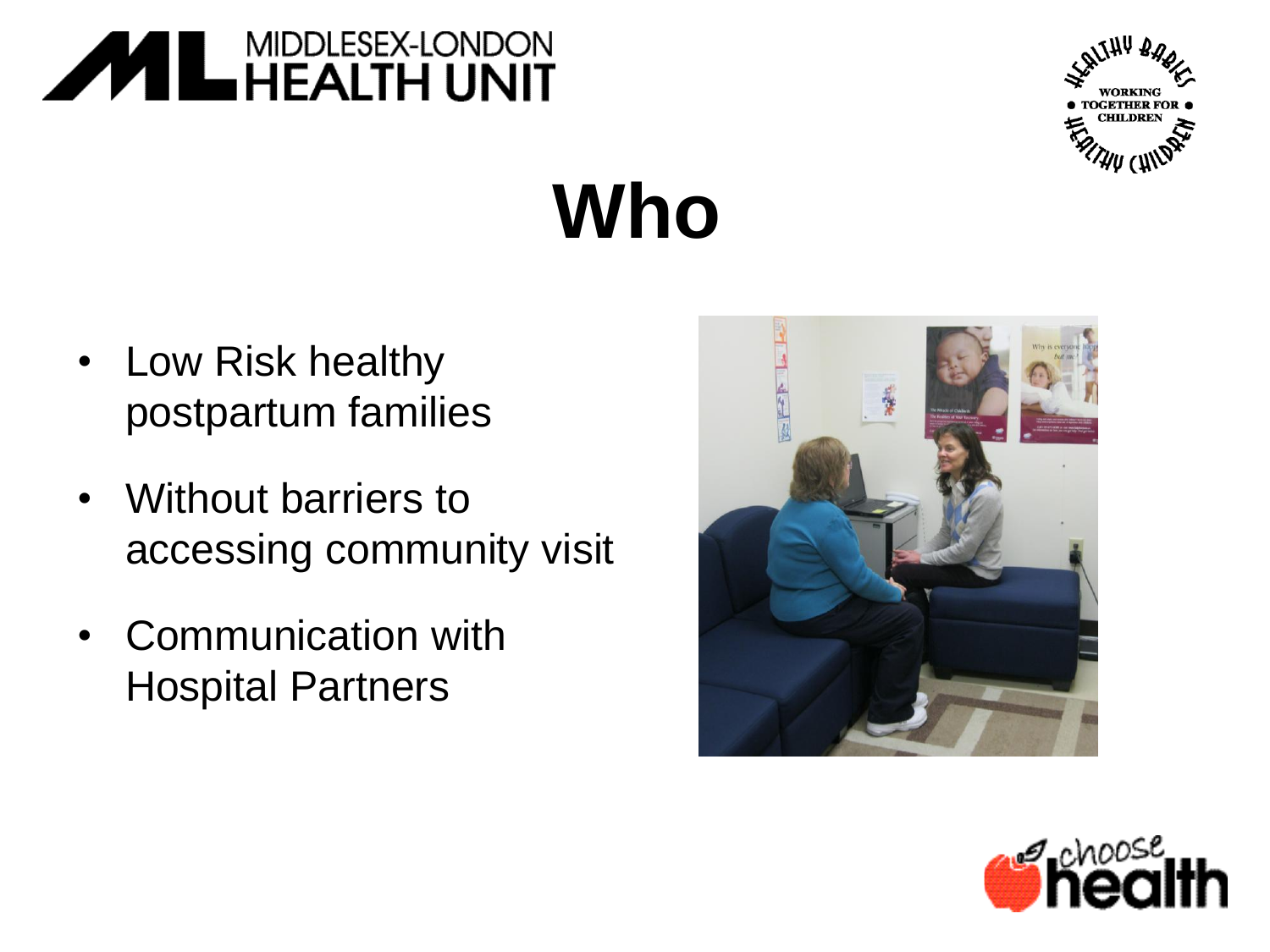



## **Where**

- Criteria for sites and exploration of potential sites
	- Site criteria
	- Availability of space



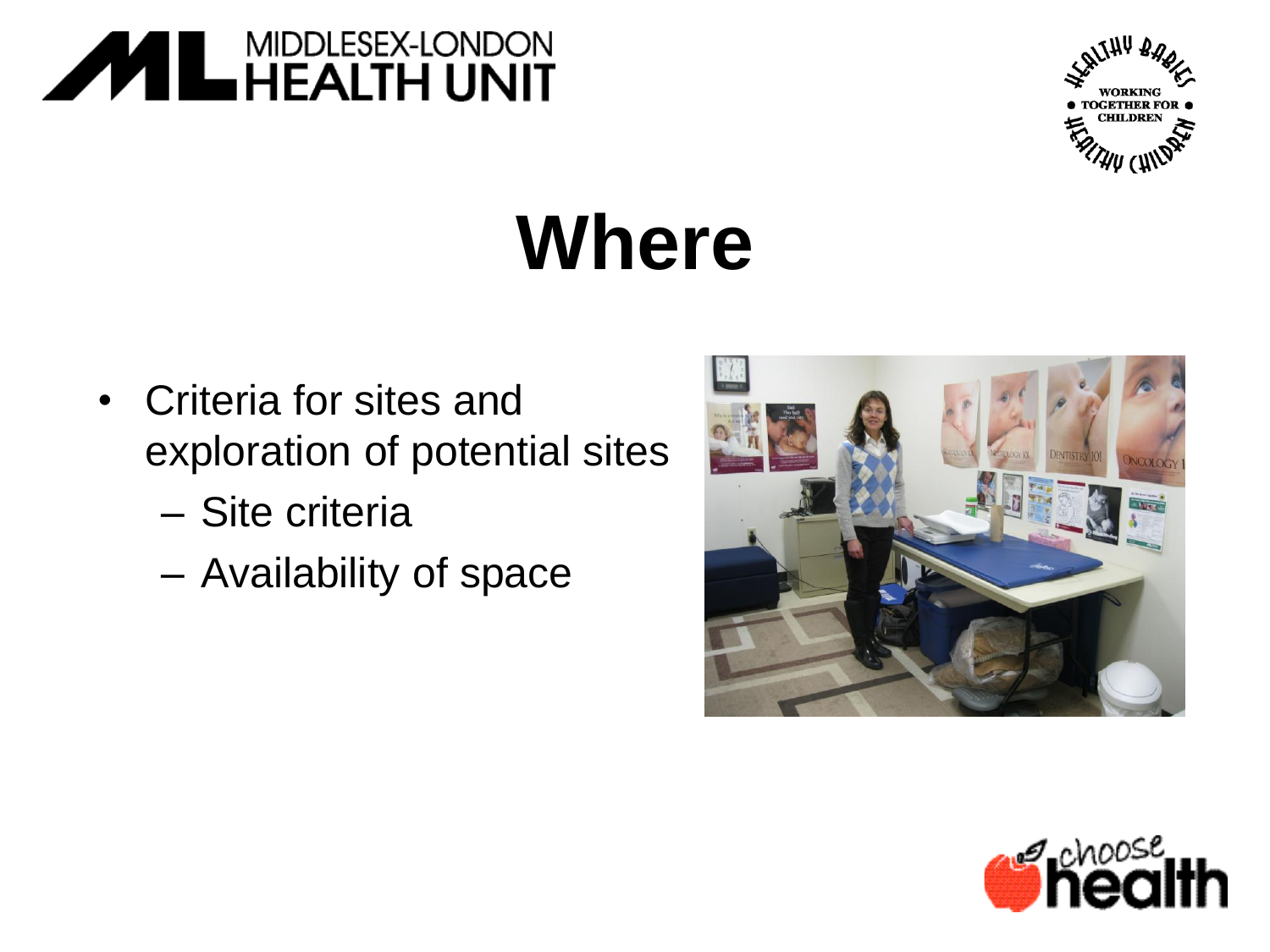



## **Criteria for Sites**

- Internet access (essential)
- No cost for use of space (essential)
- Accessible/bus route
- Parking
- No stairs
- Other programming available
- Running water (close proximity)
- Land phone
- Privacy/quiet (room with door)

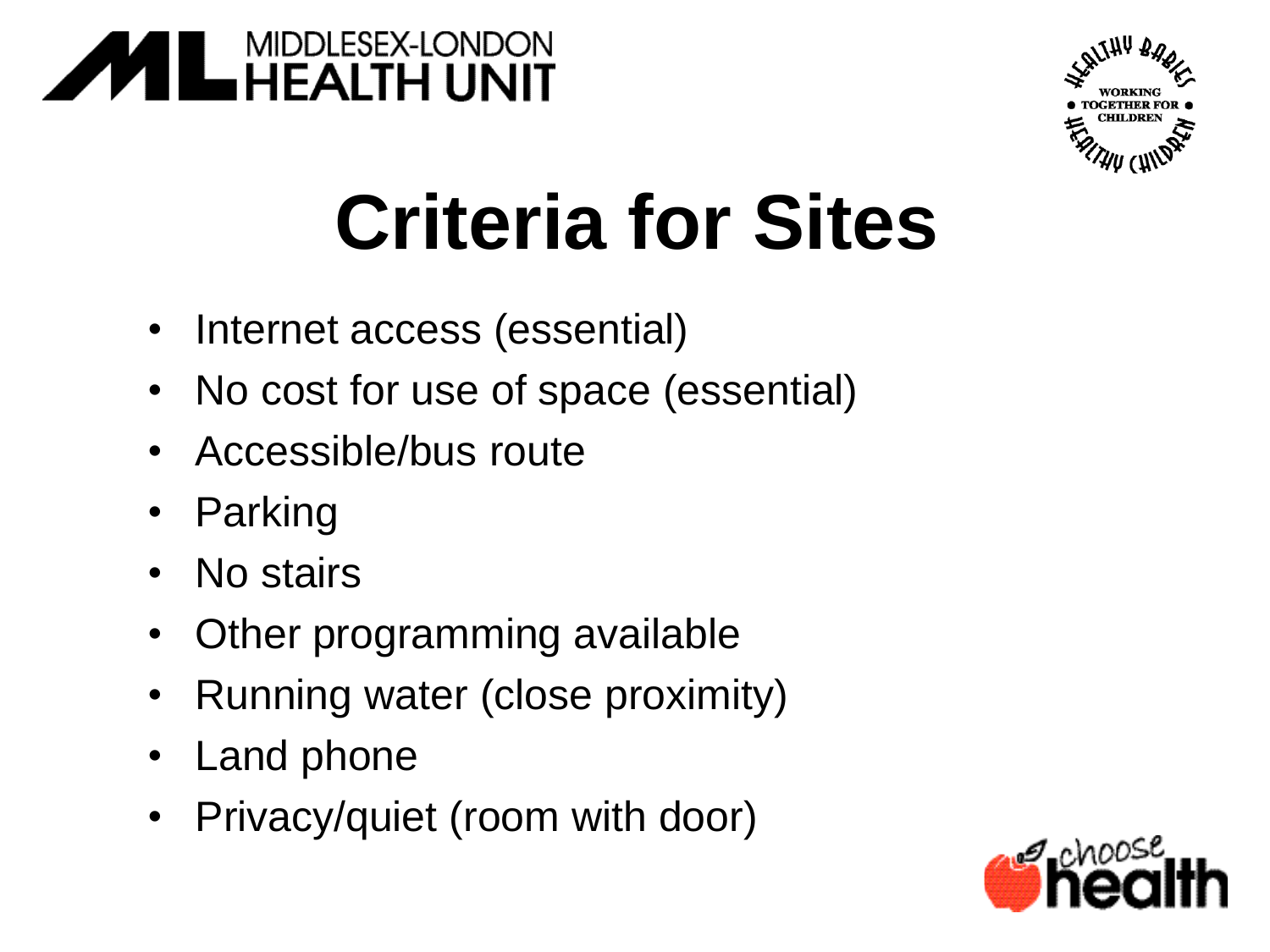



#### **Post Birth Site Locations**



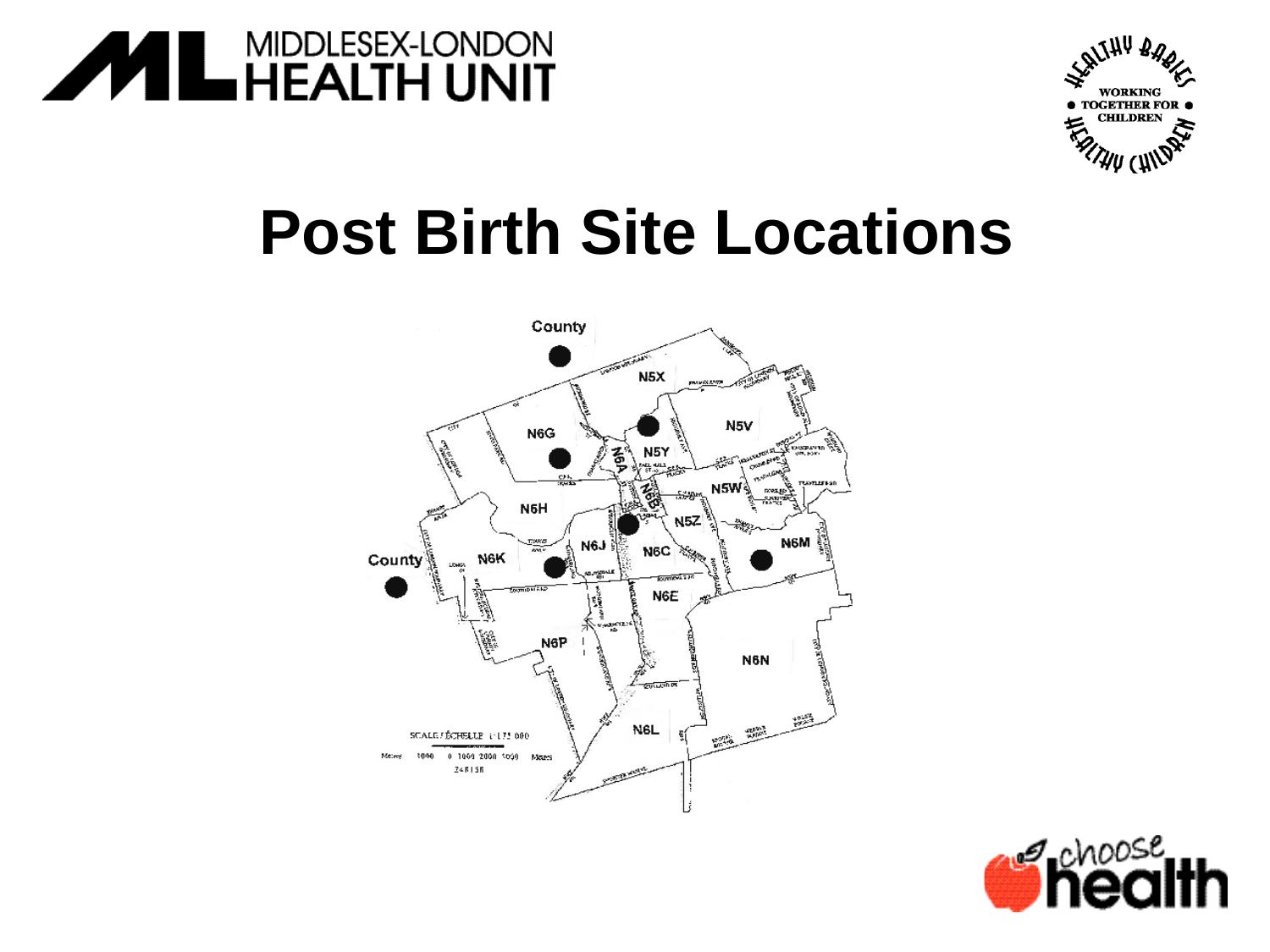



#### **Community Visit Location**



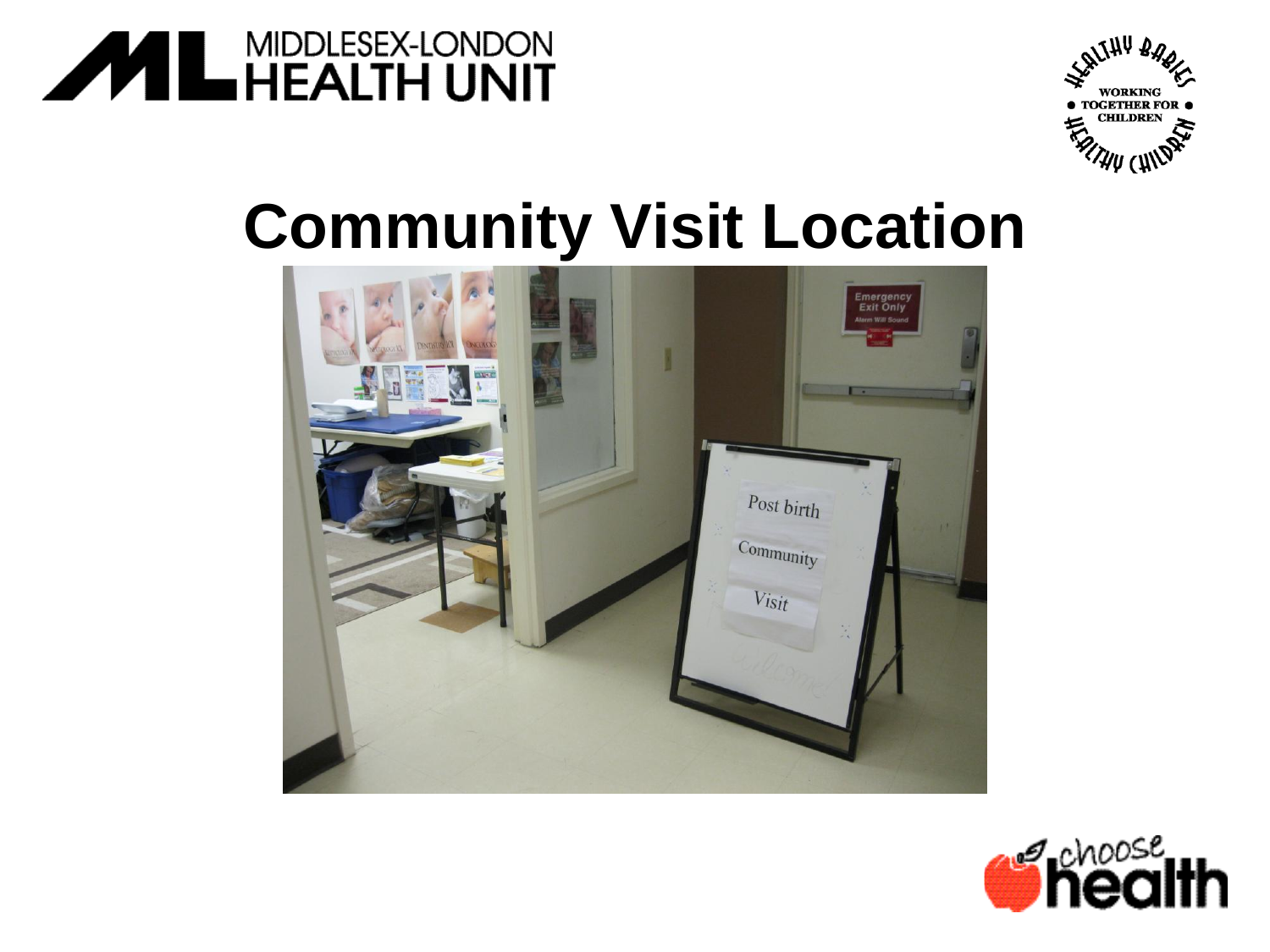



## **When - Scheduling**

- Principle of self-scheduling maintained
- Accessibility from off site
- Electronic calendar
- Public folders

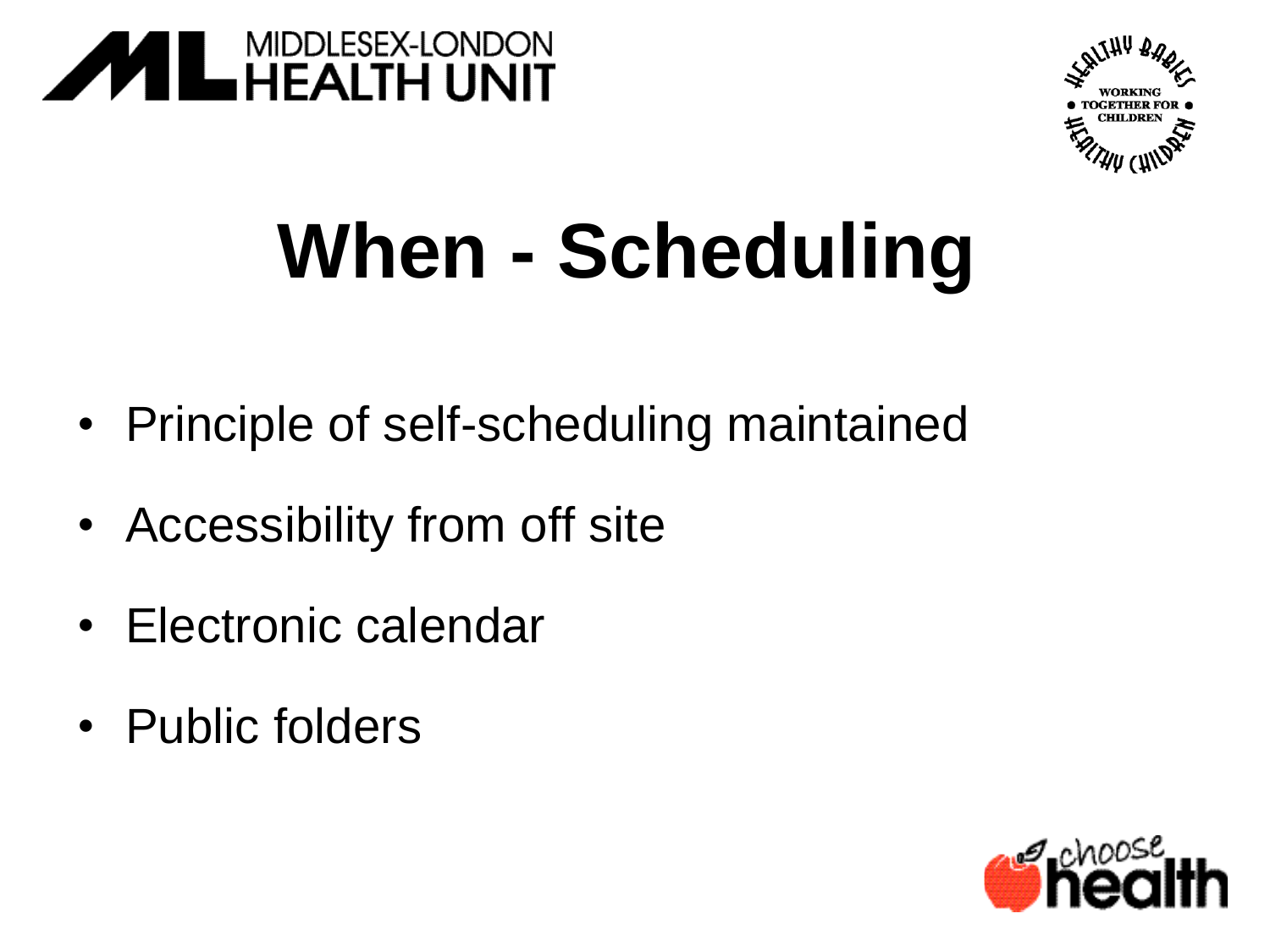



## **Site Schedule**



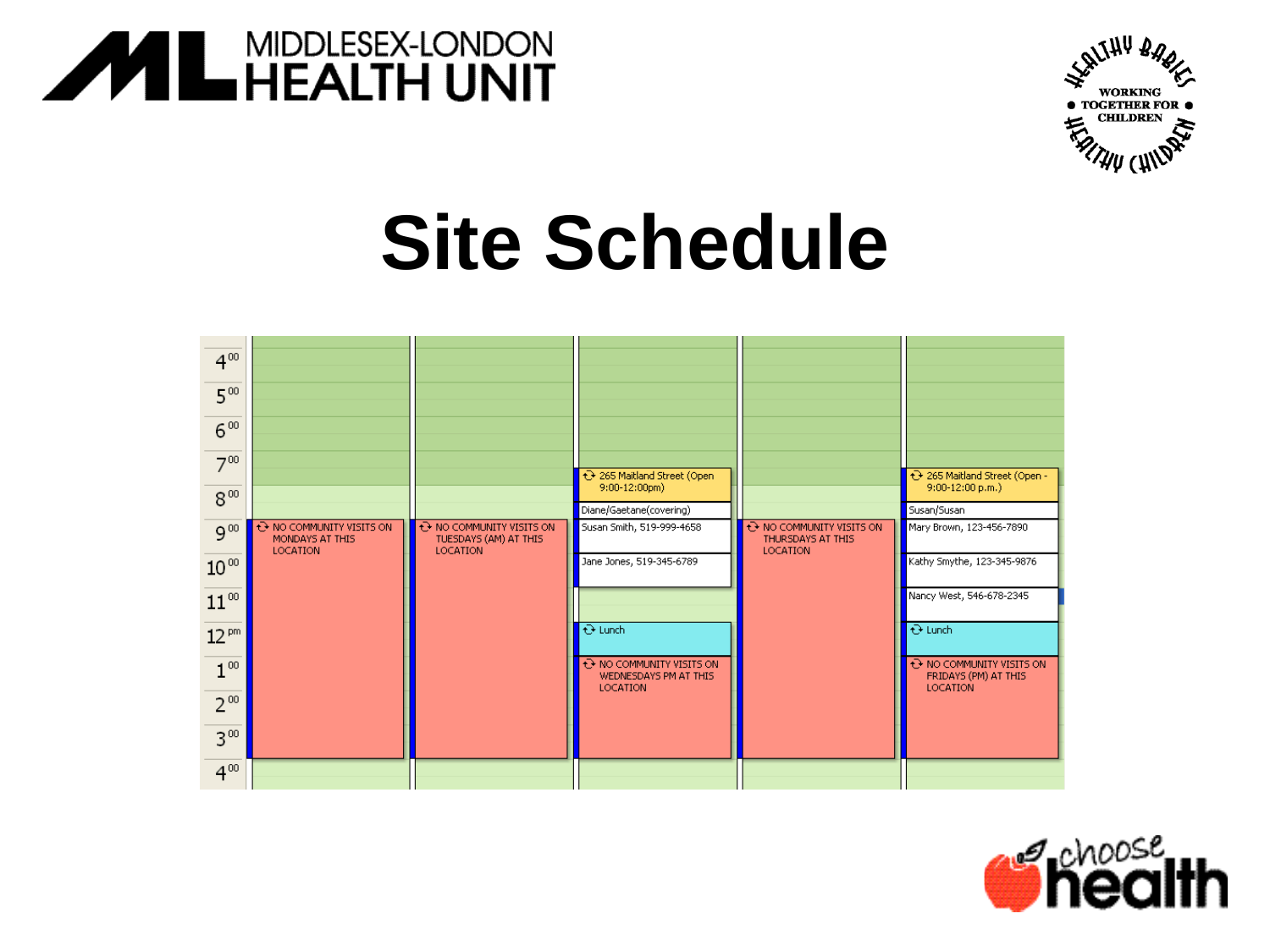



## **How - Program Delivery**

- **Guidelines**
- Education of staff to program
- Weekly debriefings with public health nurses

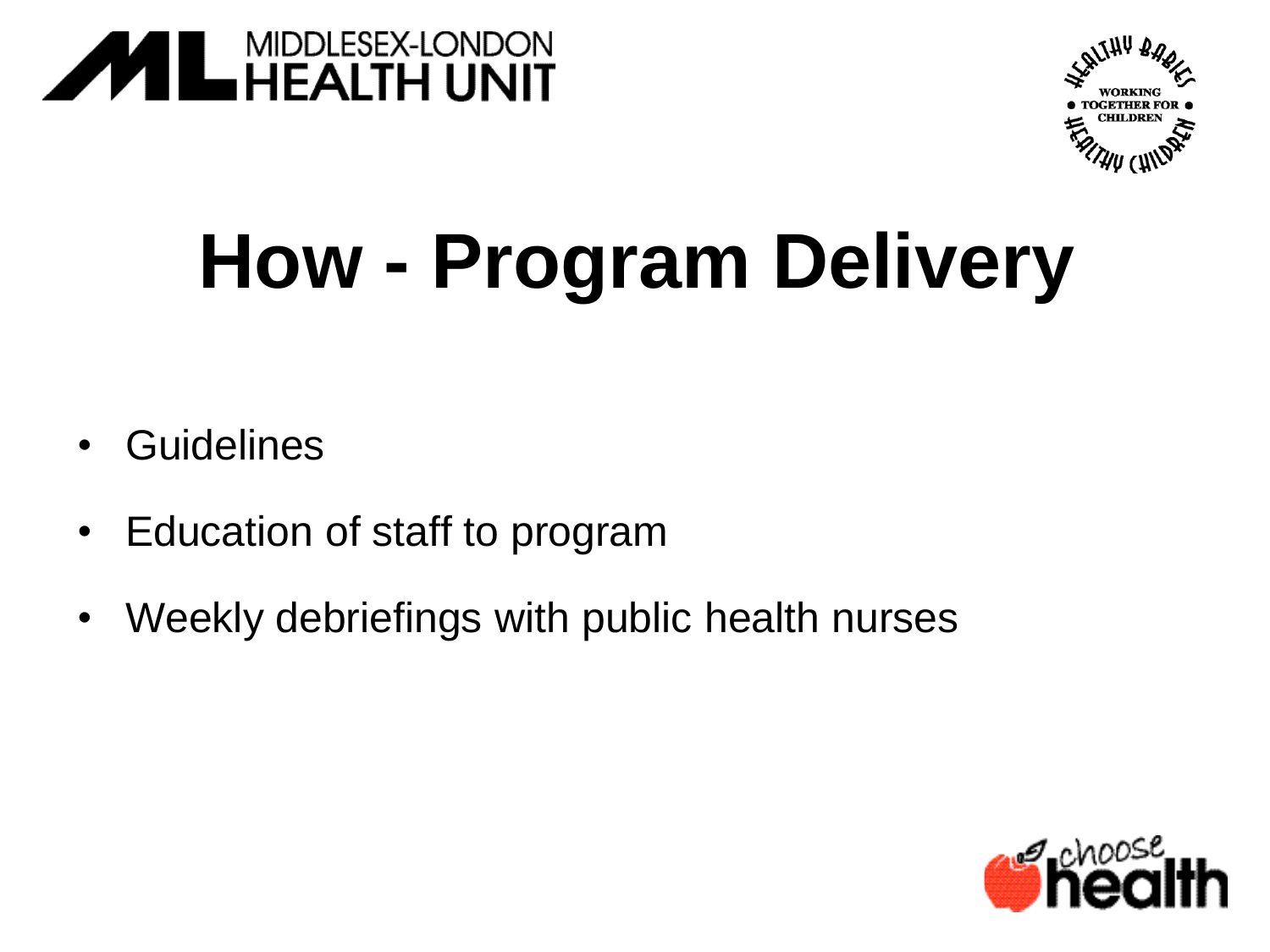



## **Why - Monitoring/Evaluation**

- Program Efficiency
- **Client Satisfaction Survey**
- **Staff Perceptions**

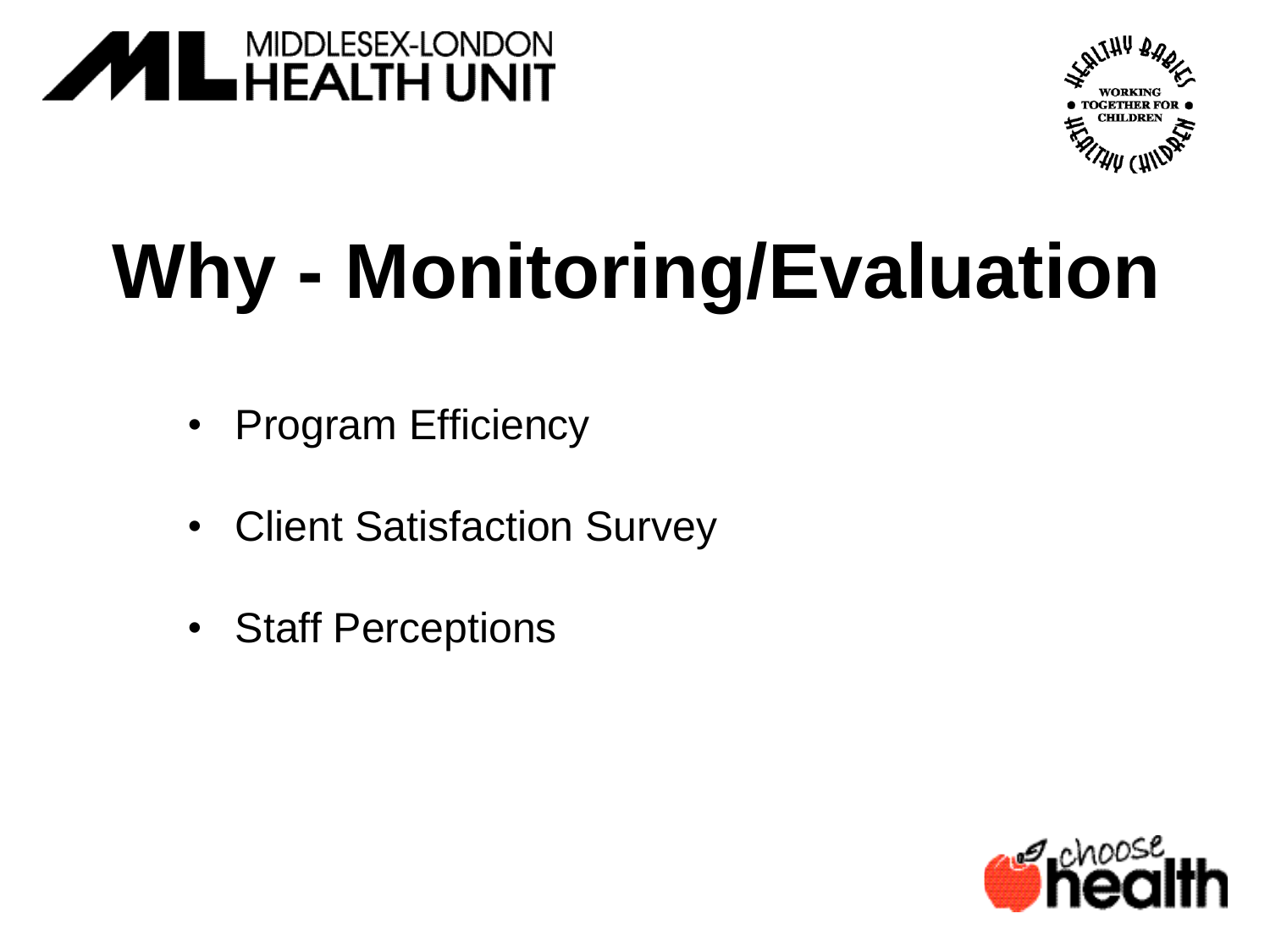



## **Preliminary Outcomes**

- Cost savings without compromising client care
	- Travel dollars
	- Staff time
	- Managing volume of workload
- Program efficiency, capacity building, communication & breastfeeding issues

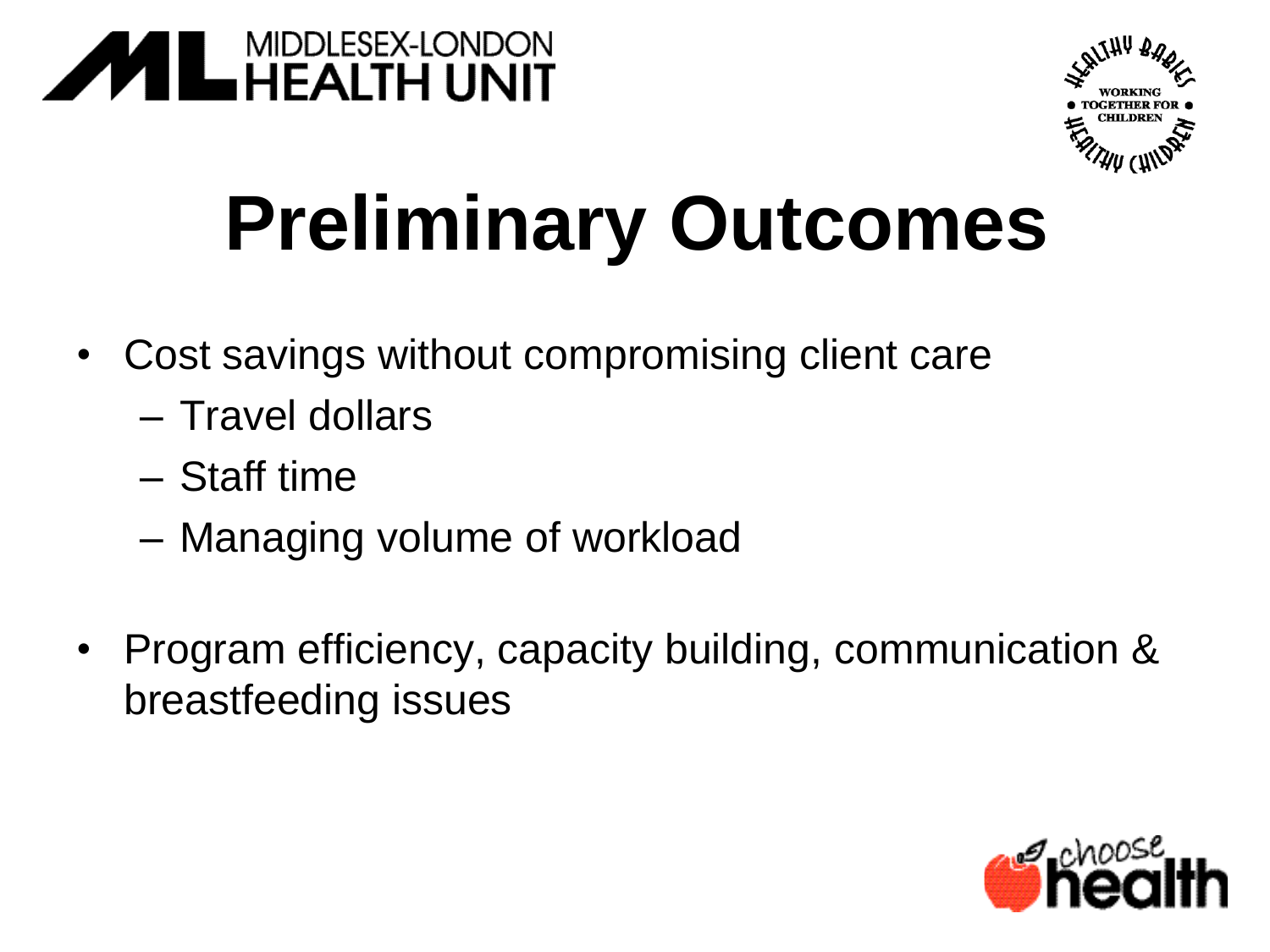



## **Lessons Learned**

- Staff buy-in
- Technical support
- Evaluator at beginning of pilot
- Marketing to community (website)
- Make debriefings mandatory

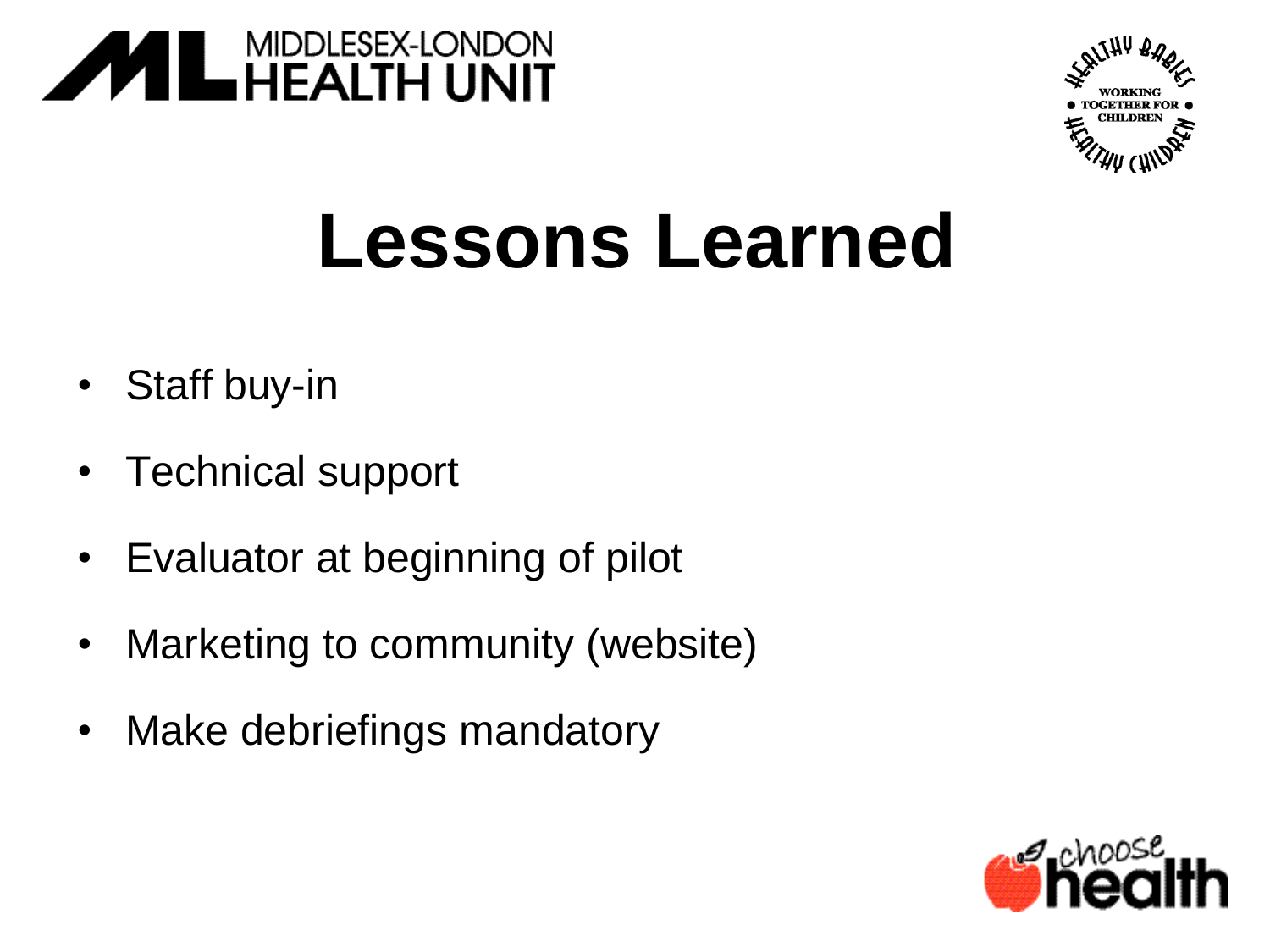